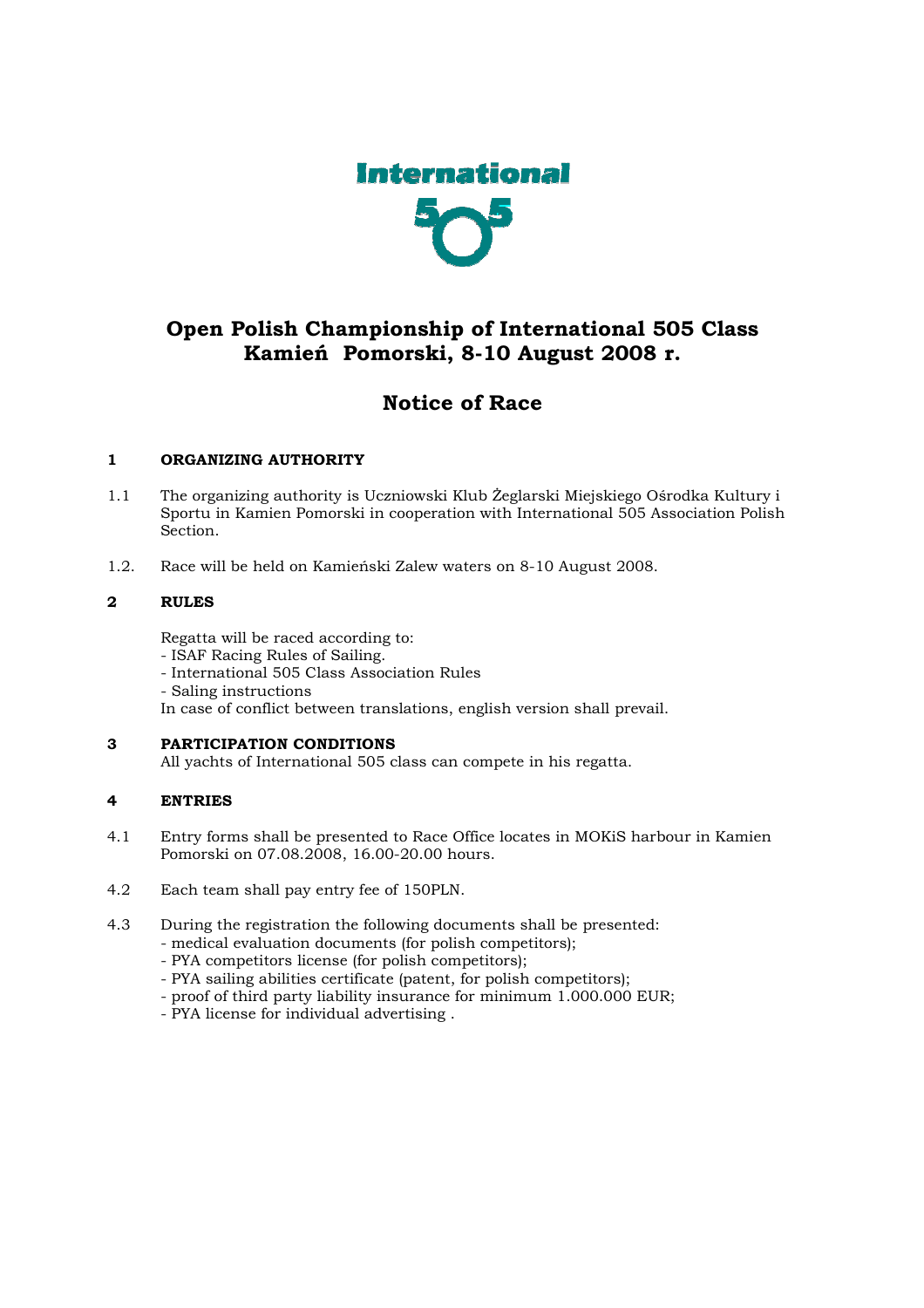## 5 RACING SCHEDULE

5.1 The following Racine schedule is planned:

| Day      | Date         | Time                 | Event                          |
|----------|--------------|----------------------|--------------------------------|
| Thursday | 07.08.2008r. | 16.00-20.00<br>20.30 | Registrations<br>Team Briefing |
| Friday   | 08.08.2008r. | 11.00                | Racing                         |
| Saturday | 09.08.2008r. | 11.00                | Racing                         |
| Sunday   | 10.08.2008r. | 10.00                | Racing                         |

5.2 11 races are scheduled.

5.3 On 10.08.2008r. no warning signal for race start will be displayed after 15.00 hours.

#### 6 SAILING INSTRUCTIONS

Sailing Instruction will be available after registration in Race Office in MOKiS harbour in Kamien Pomorski.

## 7 MEASUREMENT

Measurement inspections as described in RRS and Class Rules will be performer during regatta.

## 10 SCORING

- 10.1 Regatta shall be considered valid with minimum of 3 races completed.
- 10.2 a) In case less than 5 races were completed, all race scores shall be counted in yachts final score

b) In case of 5 or more races were completed, one worst race score of each yacht shall be discarded from final result.

#### 12 MEDIA RIGHTS

By registering to race, team acknowledges that their image can be used free of charge by Organizing Authority and Sponsors during photos, movies, and other by-products during the regatta and also in all media and press materials about the regatta.

# 13 ADVERTISING

Advertising during the regatta will be regulated by: "ISAF Advertising Code". Regatta is classified as Category C. Sponsors promotional materials shall be presented by competing yachts as delivered.

#### 14 PRIZES

Competitors taking places 1-3 will receive symbolic prizes. The winner of the regatta will receive title of "Polish National Champion in 505 Class"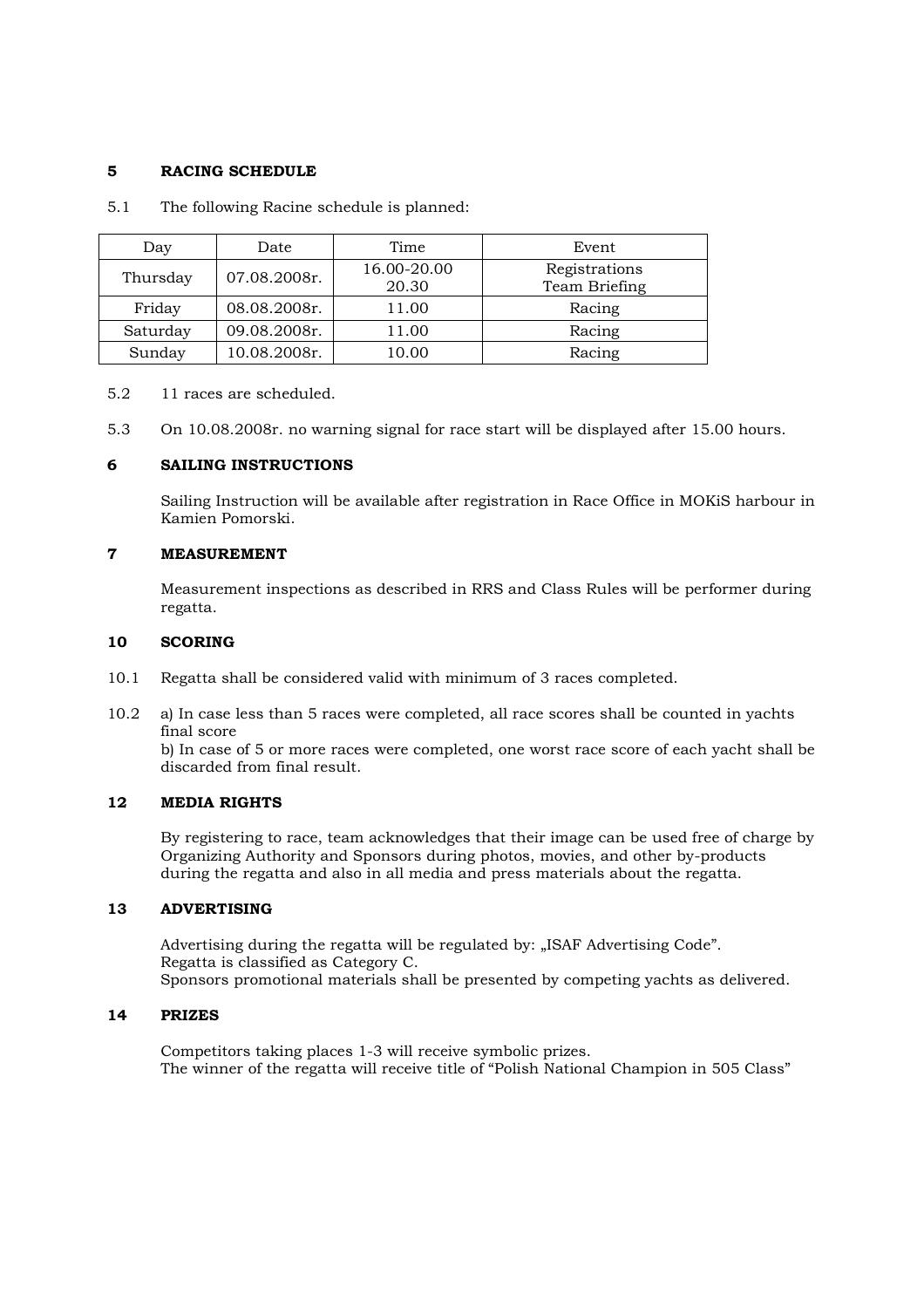## 15 LIMITATION OF LIABILITY

All those taking part in the event do so at their own risk. The organising authority, its associates and appointees accept no responsibility for any loss, damage, injury or inconvenience incurred, howsoever caused.

## 16 GETTING TO KAMIEN POMORSKI



# 17 ACCOMODATION

Hotels in Kamień Pomorski:

| 1. Hotel Staromiejski  | tel. (+48) 0 91 382 26 44 |
|------------------------|---------------------------|
| 2. Hotel Pod Muzami    | tel. (+48) 0 91 382 22 40 |
| 3. Hotel Polski        | tel. (+48) 0 91 382 25 79 |
| 4. Pod Kasztanem       | tel. (+48) 0 91 382 17 73 |
| 5. Pokoje gościnne     | tel. (+48) 0 91 382 02 19 |
| 6. Sanatorium Chrobry  | tel. (+48) 0 91 382 04 40 |
| 7. Sanatorium Mieszko  | tel. (+48) 0 91 382 06 30 |
| 8. Sanatorium Dabrówka | tel. (+48) 0 91 382 08 80 |
| 9. Sanatorium Gryf     | tel. (+48) 0 91 382 11 49 |
| 10. Hotel Żeglarski    | tel. (+48) 091 382 08 82  |